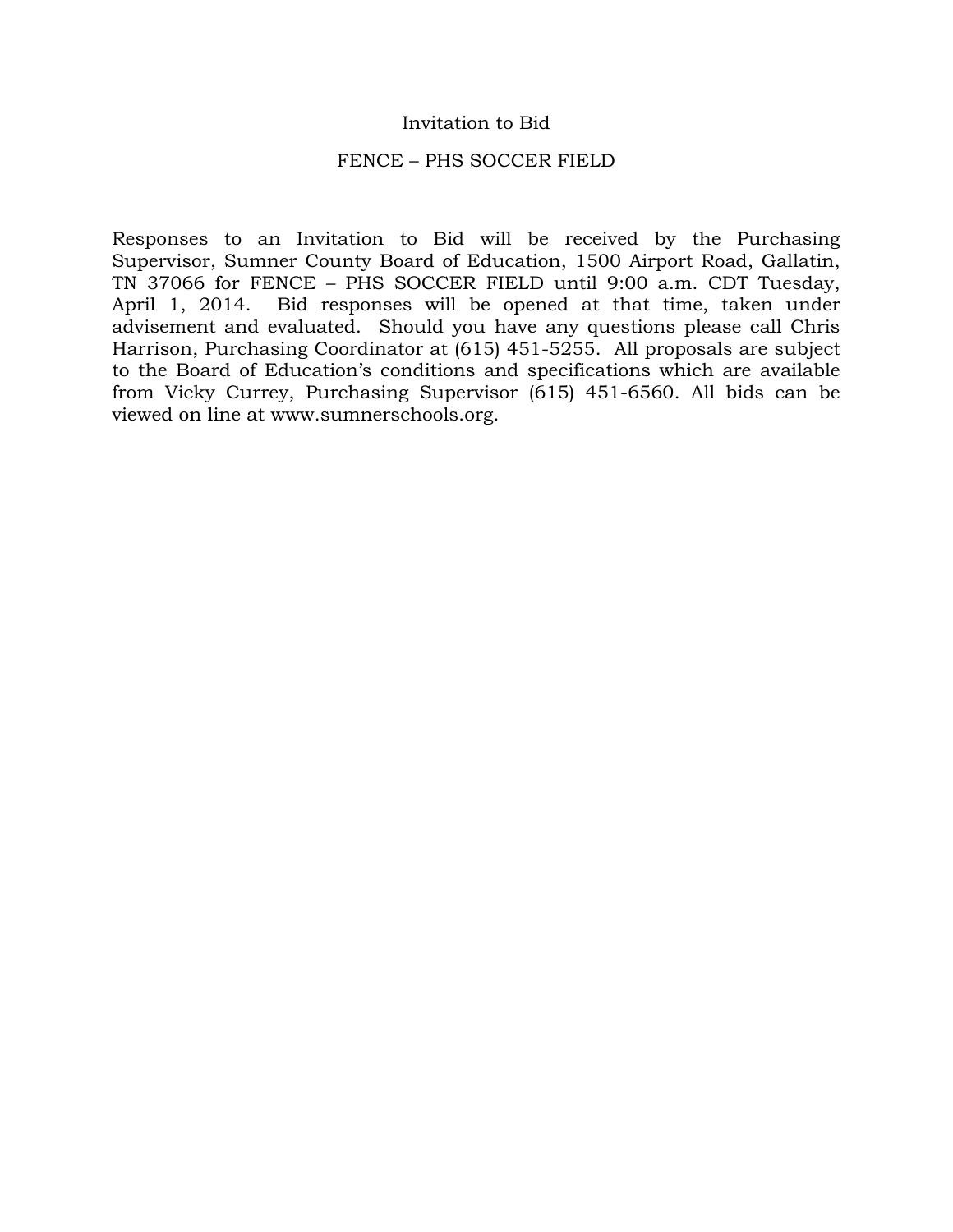## **FENCE**

## **PORTLAND HIGH – SOCCER FIELD**

The Sumner County Board of Education, herein known as "School System", is soliciting bids for the purchase of a chain link fence. The contractor shall be responsible for all materials and labor.

> Jobsite Location: Portland High – Soccer Field 600 College Street Portland, TN 37148

### **Contractor Obligations:**

- Shall provide and obtain all necessary materials, equipment and labor.
- Shall provide and obtain all necessary permits with Local, County, etc. agencies as required by law.
- Shall schedule all necessary inspections with Local, County, etc. agencies as required by law.
- Shall adhere to specifications. The School System reserves the right to withhold partial or all payment until the work is completed to the specifications and satisfaction of the School System. Any work not completed to specifications will be the Contractor's sole responsibility and expense to redo.
- Shall provide Worker's Compensation Insurance as required by Tennessee State Law. The Contractor shall prove compliance with Public Chapter No. 587, T.C.A. 49-5-413(d), criminal background check, and provide a Drug Free Workplace Affidavit.
- Shall dispose of all generated waste materials in compliance with all Local, State and Federal guidelines, regulations, and requirements.
- Shall have properly trained and experienced staff to facilitate the specified services.

### **Specific Information**

- Contractor shall include cost for 1,380 linear ft. of 4ft. high, 9 gauge, chain link fence; two 4ft. single gates; 20 gauge galvanized post and top rail; post caps; and 9 gauge wire.
- Contractor shall install terminal post at all corners and gates.
- Contractor shall install tension wire with clips.
- Contractor shall install fence ties every 2-3 ft.
- Contractor shall install all post with  $24" 30" \times 8"$  of premixed concrete (mix shall not be put in hole dry, then add water). The post depth will be determined based on soil conditions. All post holes must be a minimum of 2" bigger at the bottom than the top. Post should be installed no more than 10ft. apart.
- Contractor shall install fence line by string or laser.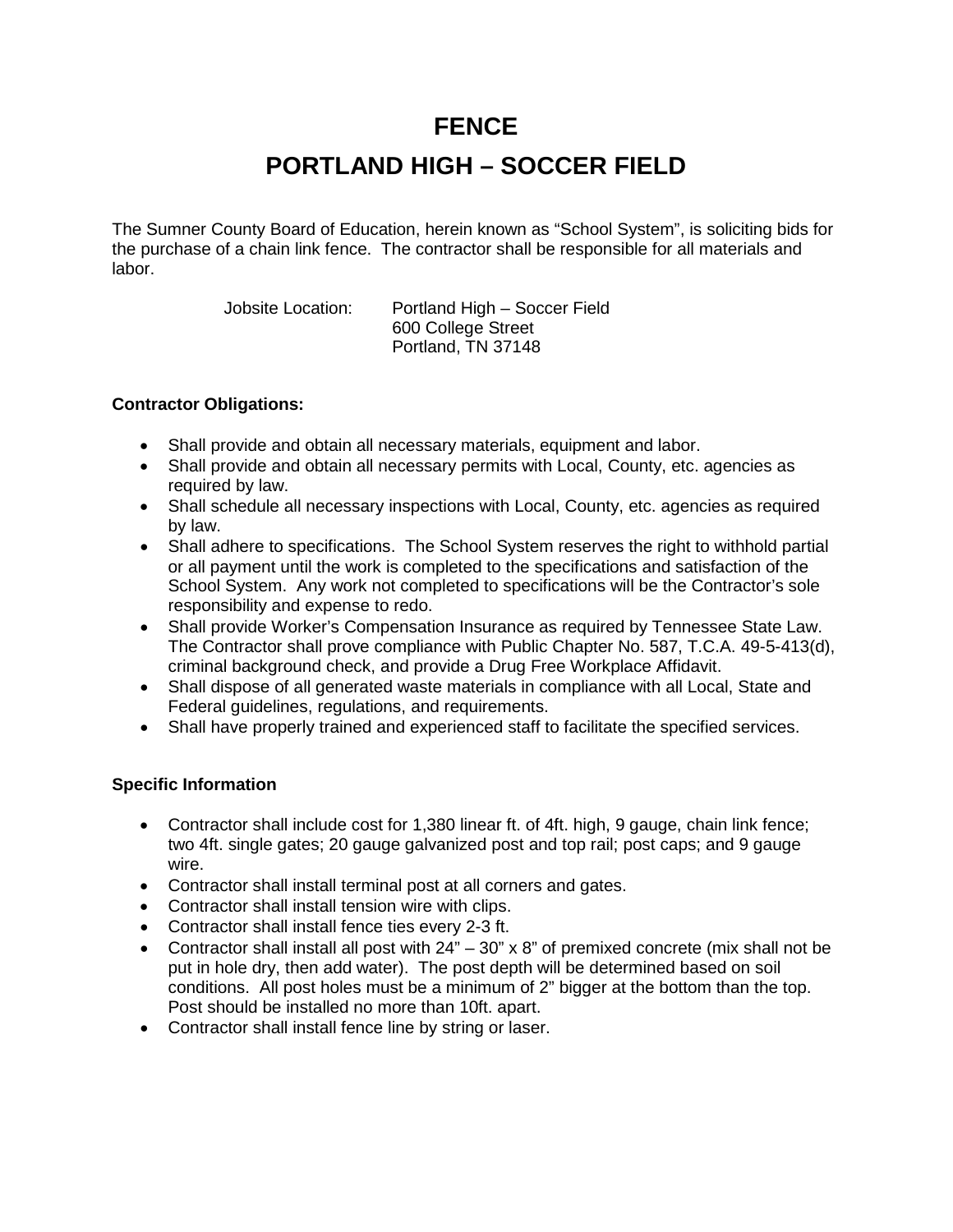# **BID SHEET**

**FENCE PORTLAND HIGH - SOCCER FIELD** 

 $\begin{picture}(20,10) \put(0,0){\vector(1,0){100}} \put(15,0){\vector(1,0){100}} \put(15,0){\vector(1,0){100}} \put(15,0){\vector(1,0){100}} \put(15,0){\vector(1,0){100}} \put(15,0){\vector(1,0){100}} \put(15,0){\vector(1,0){100}} \put(15,0){\vector(1,0){100}} \put(15,0){\vector(1,0){100}} \put(15,0){\vector(1,0){100}} \put(15,0){\vector(1,0){100}} \$ 

AUTHORIZED COMPANY REPRESENTATIVE (Signature)

AUTHORIZED COMPANY REPRESENTATIVE (Printed)

**PHONE** 

**EMAIL** 

**COMPANY NAME** 

**ADDRESS** 

**DATE**